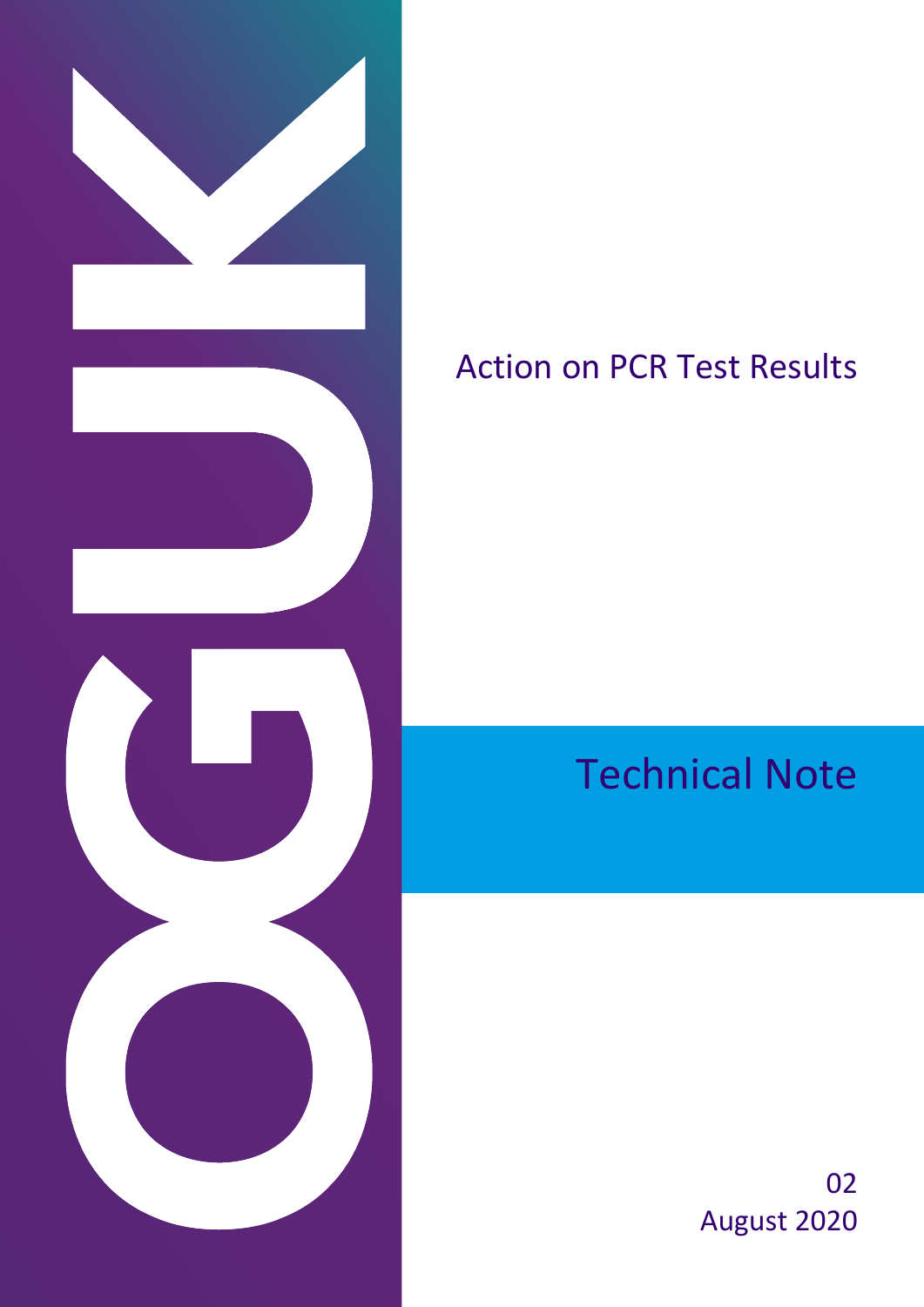

### Acknowledgments

In preparing and publishing this document, OGUK gratefully acknowledges the contribution of members of the Pandemic Steering Group's Health Subgroup.

While every effort has been made to ensure the accuracy of the information contained in this publication, neither OGUK, nor any of its members will assume liability for any use made of this publication or the model agreement to which it relates.

All rights reserved. No part of this publication may be reproduced, stored in a retrieval system, or transmitted in any form or by any means, electronic, mechanical, photocopying, recording or otherwise, without prior written permission of the publishers.

Crown copyright material is reproduced with the permission of the Controller of Her Majesty's Stationery Office.

Copyright © 2021 The UK Oil and Gas Industry Association Limited trading as OGUK

PUBLISHED BY OGUK

#### London Office:

1st Floor, Paternoster House, 65 St Paul's Churchyard, London, EC4M 8AB Tel: 0207 802 2400

#### Aberdeen Office:

Exchange 2, 3rd Floor, 62 Market Street, Aberdeen, AB11 5PJ Tel: 01224 577250

info@oilandgasuk.co.uk

www.oilandgasuk.co.uk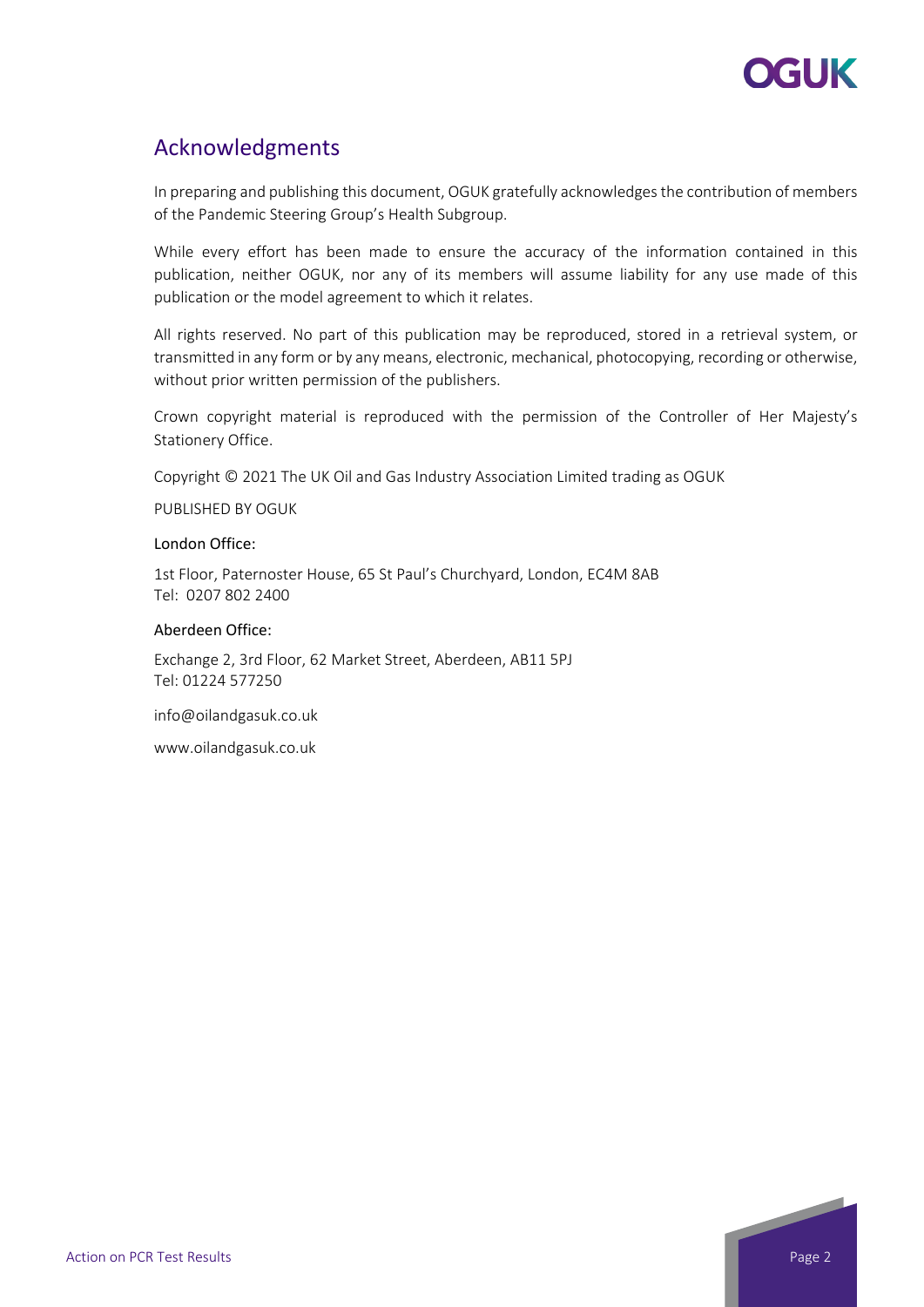# **OGUK**

## **Contents**

| 1              | Background                                                                            |                                        |                              |
|----------------|---------------------------------------------------------------------------------------|----------------------------------------|------------------------------|
|                | 1.1                                                                                   | General information about test results |                              |
|                | $1.2^{\circ}$                                                                         | PCR or Immunoassay Test?               | 5                            |
| $\overline{2}$ | PCR testing for workers in isolation at home / residence                              |                                        |                              |
|                | 2.1                                                                                   | Technical notes                        | Error! Bookmark not defined. |
| 3              | CAT C medevac / person with symptoms or high temperature at<br>heliport check-in<br>8 |                                        |                              |
|                | 3.1                                                                                   | Technical notes                        | Error! Bookmark not defined. |
| 4              |                                                                                       | Pre-mobilisation testing               | q                            |
|                | 4.1                                                                                   | Technical notes                        | Error! Bookmark not defined. |
| 5              | References                                                                            |                                        |                              |
| 6              | Further reading / useful links<br>13                                                  |                                        |                              |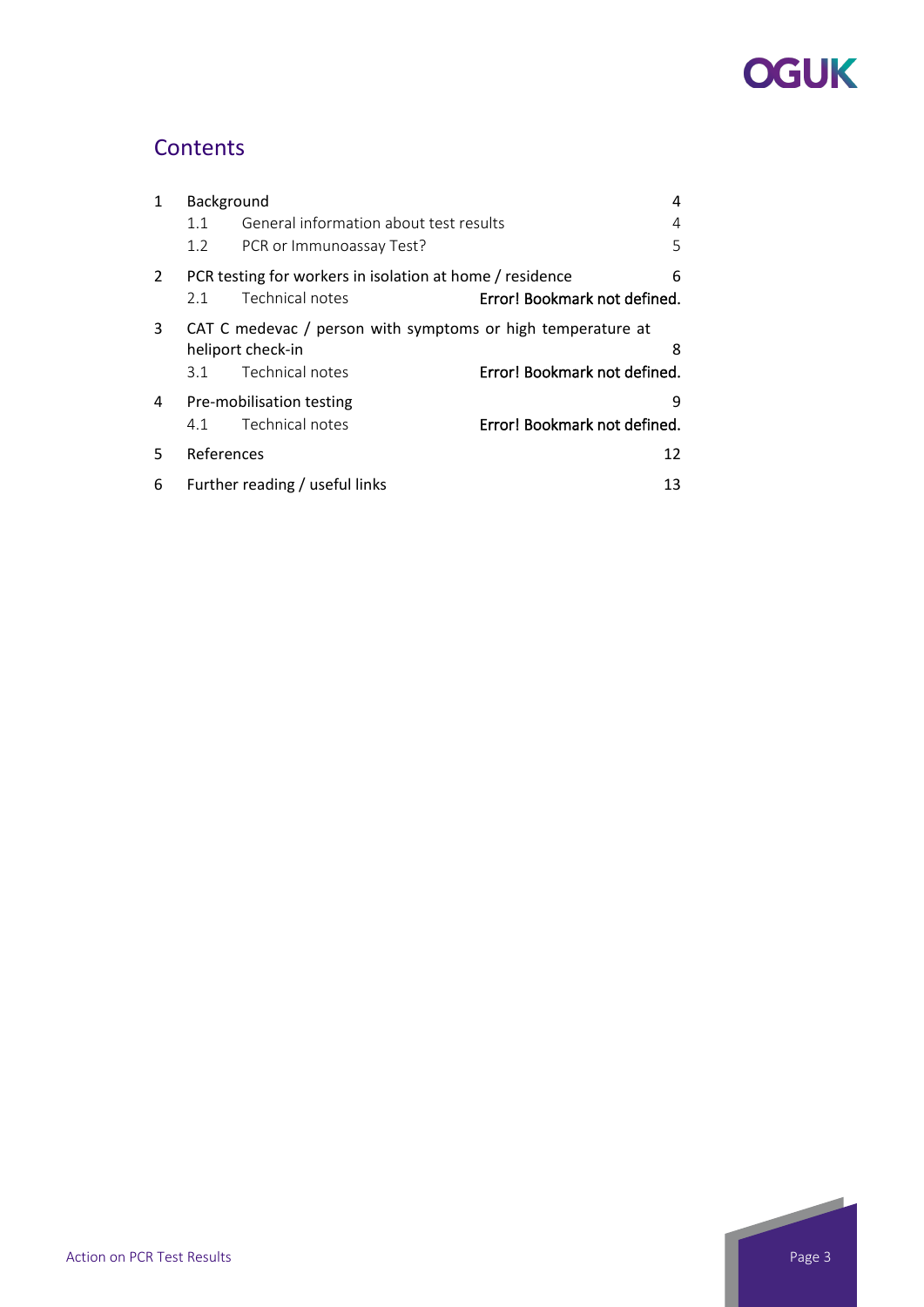

### <span id="page-3-0"></span>1 Background

Any individual in the UK is eligible for NHS testing for COVID-19 infection by PCR (Polymerase Chain Reaction) "swab test" if they are unwell with symptoms of COVID-19 (cough, fever, shortness of breath, loss of taste sensation); or if they are well but someone in their household has COVID-19 symptoms; or if they have been identified by Government contact tracing mechanisms.

In addition, some offshore workers may undergo testing prior to deployment offshore, organised by their employer / the installation operator.

The following flowcharts provide guidance on the employment / mobilisation actions to take on receipt of a PCR test result, in various circumstances. It is expected that employers will seek advice from their company medical advisor on the action to be taken regarding test results and, while the content of the flowcharts is not intended to replace that advice, it is anticipated that these will be useful to company medical advisors in achieving a consistent approach across industry.

### <span id="page-3-1"></span>1.1 General information about test results

There are four possible outcomes from a test result looking for the presence/absence of a condition:

- 1. True positive the condition is present, and the test correctly indicates this
- 2. True negative the condition is not present, and the test correctly indicates this
- 3. False positive the condition is not in fact present, but the test incorrectly says that it is.
- 4. False negative the condition is actually present, but the test incorrectly says that it is not.

Whether an individual test result is likely to be either a true or false positive/negative depends on the clinical circumstances the test is used in, and on some technical characteristics of the test. The important clinical circumstance is whether or not the person is already showing clinical signs or symptoms of the condition being tested for, and the important technical characteristics of the test are its sensitivity and specificity. How these interact to affect the interpretation of test results can usefully be seen in online tools such as at references (1) and (2) and are discussed in the explanatory comments at each flowchart.

Because COVID-19 is a new virus, there is uncertainty about some of the clinical aspects of infectiousness and about the technical aspects of the tests used to detect it. Some 'best guess' assumptions have to be made about these, and the resulting uncertainty around test interpretation acknowledged. A preference for a 'cautious' approach to test interpretation is appropriate.

The decision which needs to be made on receipt of a test result is whether or not a person can go to work. The decision aids here take account of the fact that the offshore industry is very keen to avoid the occurrence of COVID-19 cases on offshore installations, and they therefore take a more cautious approach in recommendations about deployment to work than some other sources of advice may do; again, the technical aspects of this is explained at each flowchart.



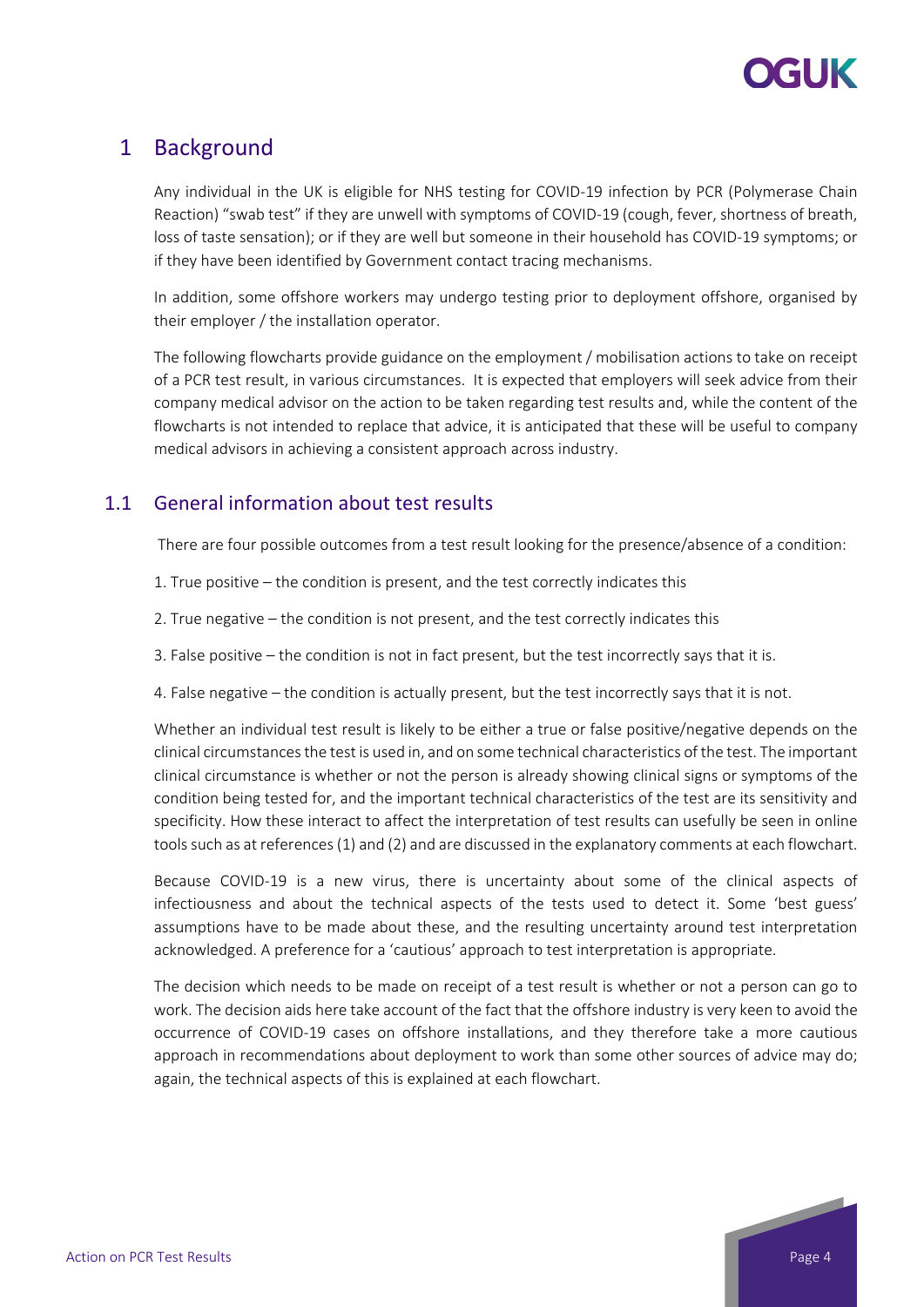

### <span id="page-4-0"></span>1.2 PCR or Immunoassay Test?

These flowcharts deal only with PCR test results. Immunoassay tests are available for sale, but to date, none have been approved for clinical diagnostic use in the UK<sup>\*</sup>. An evaluation report (3) indicates the sensitivity of lateral-flow immunoassay tests to be as low as 55%. Commercial confidentiality agreements prevent the brands of immunoassay tested being known (4), and the National Screening Co-ordinator has advised the public 'please do not buy or take an unvalidated test' (5). The only appropriate advice on interpretation of currently available lateral-flow immunoassay tests is that the results are too unreliable to be clinically interpretable.

\*a news item (https://www.bbc.co.uk/news/health-52656808) on 14 May indicates that a laboratorybased test has been approved for use in England. It is not known when the test will become available for use in industry.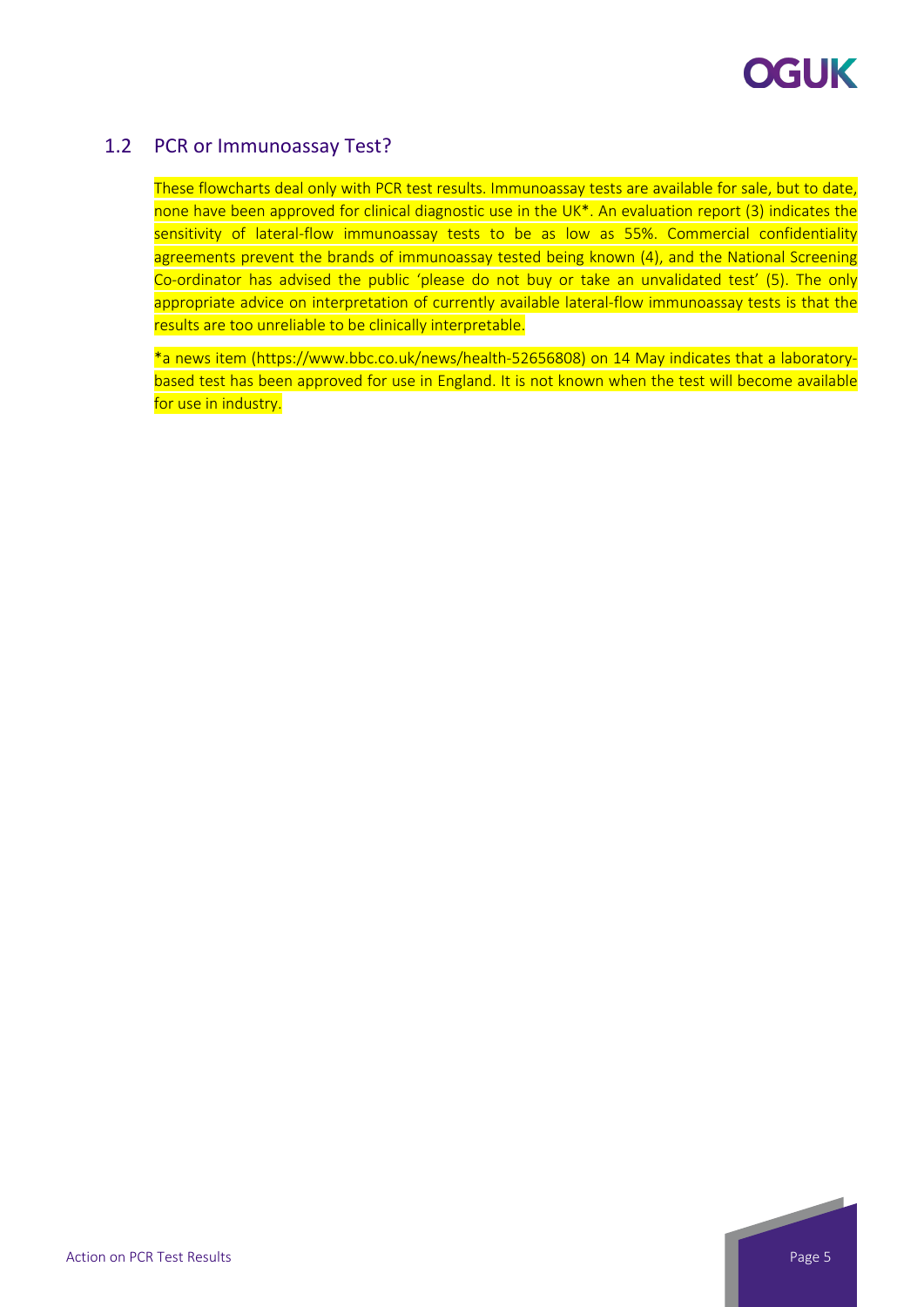



## <span id="page-5-0"></span>2 PCR testing for workers in isolation at home / residence

### 2.1 Explanatory comments

In this flowchart it is assumed that in clinical practice PCR tests, carried out by good sampling technique, have a sensitivity of 71% and specificity of 95% (6). Note that these figures are lower than the figures which are likely to be quoted from laboratories using standardised reference test samples and laboratory verification procedures. It is also assumed that for a worker with symptoms sufficient to prompt testing for COVID-19, the probability of clinical infection is 50% or greater.

In this scenario, the positive predictive value (PPV) of a positive PCR test for an offshore worker isolating at home with symptoms is 93%: in other words, the test confirms they are very likely to have COVID-19, and they should continue isolation for the recommended government timescales. For the same worker, a negative test has a negative predictive value (NPV) of 76% (in other words, 24% of negative tests are

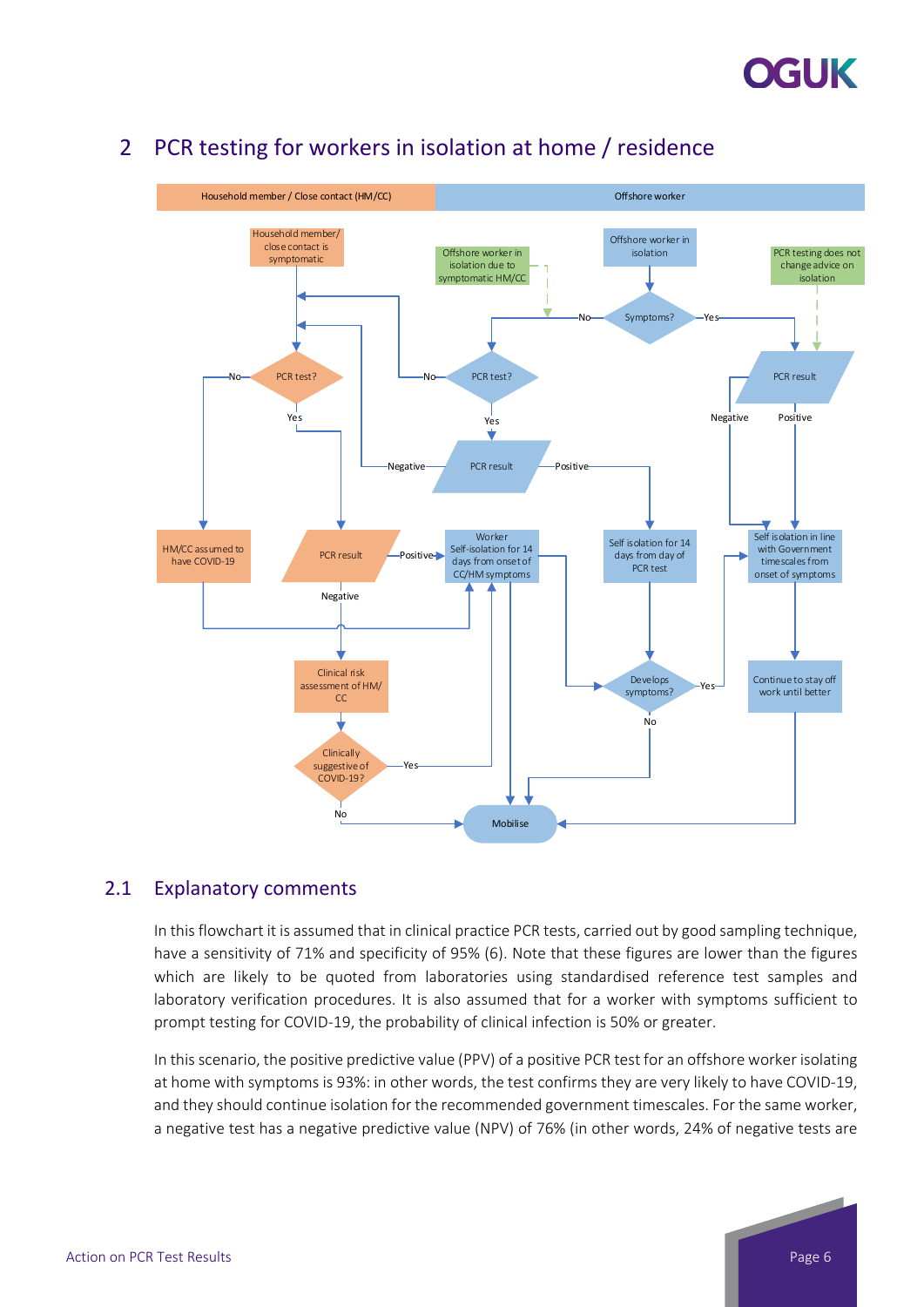

false negative results), which is not considered sufficient to confidently return the worker offshore. The worker should continue to isolate for the recommended government timescales.

Case reports from operator medical advisors (7) of asymptomatic workers developing symptoms 10 to 13 days after a positive PCR test justify the 'cautious' 14-day isolation period in that scenario.

For a worker with no symptoms isolating at home because another household member is unwell, the probability of infection in the household contact is a critical consideration. Again, a positive PCR result in the household contact should be taken as confirmation of infection, and a high risk of transmission to the well worker, even if they have a negative PCR test themselves, assumed. Only where the household contact has a probability of COVID-19 less than 14% does the NPV of their negative test exceed 95%, a level where deployment of the worker may be considered reasonable. Even in the presence of a negative PCR test, clinicians should therefore be very confident clinically that the household contact's symptoms are not due to COVID-19 before declaring a well worker fit for offshore deployment.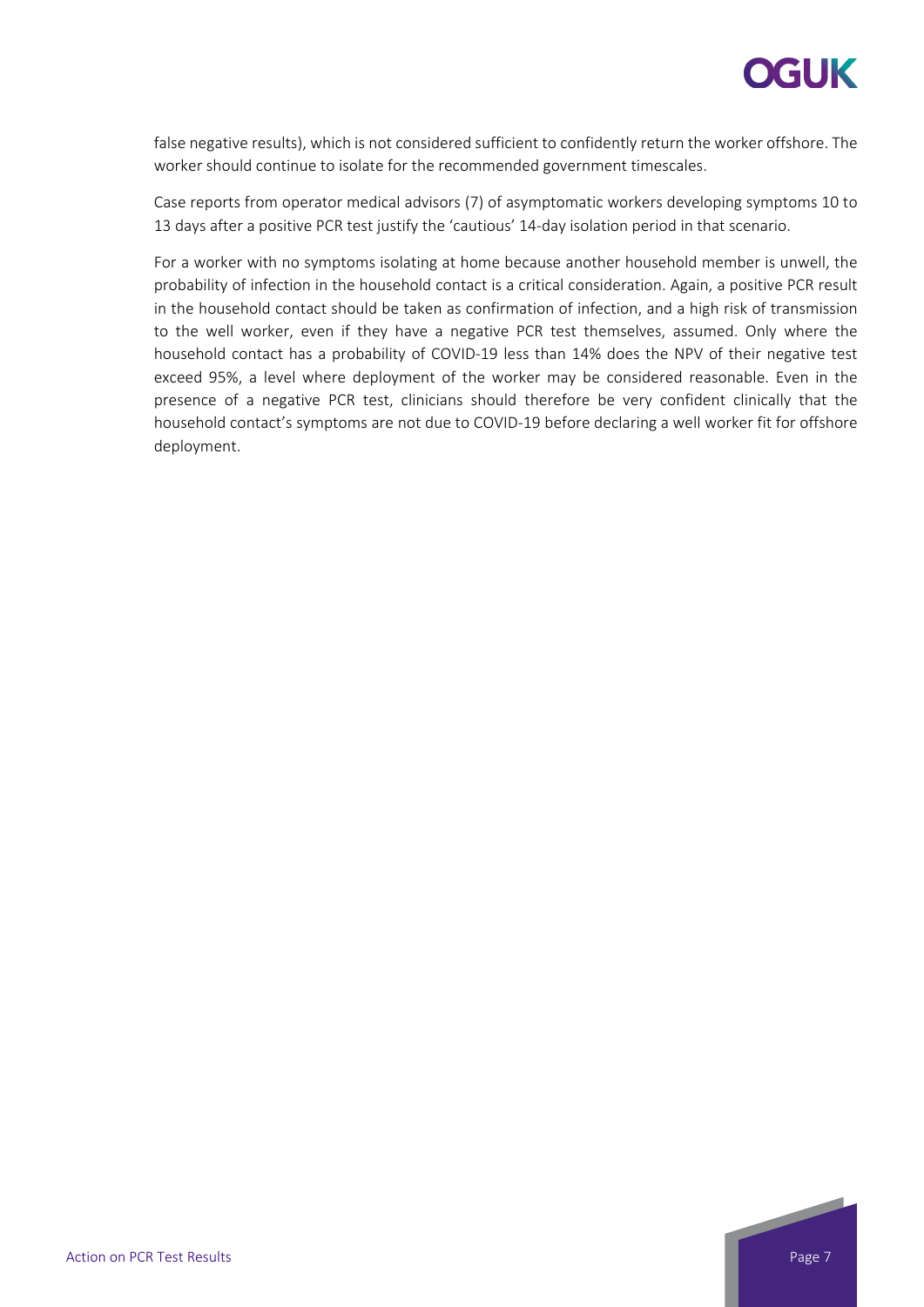

## <span id="page-7-0"></span>3 CAT C medevac / person with symptoms or high temperature at heliport check-in



### 3.1 Explanatory comments

It is unlikely that a PCR test would be available to a worker offshore, but medevaced workers may undergo testing on arrival onshore. Applying the same assumptions about sensitivity (71%) and specificity (95%), an NPV of 95% or greater for a negative test is only reached when the probability of symptoms being due to COVID-19 is 14% or less. Unless the clinician is very confident that the signs or symptoms are due to a condition other than COVID-19, aversion to retaining a worker with COVID-19 offshore (where clinical deterioration is undesirable) or mobilising an infected worker offshore suggests that a negative test in these circumstances should not be taken as adequate assurance of the absence of infection.

A PPV of 50% or greater is reached when the probability of symptoms being COVID-19 is 6.5% or more, confirming that a positive result in any of these circumstances should be treated as confirmation of infection.

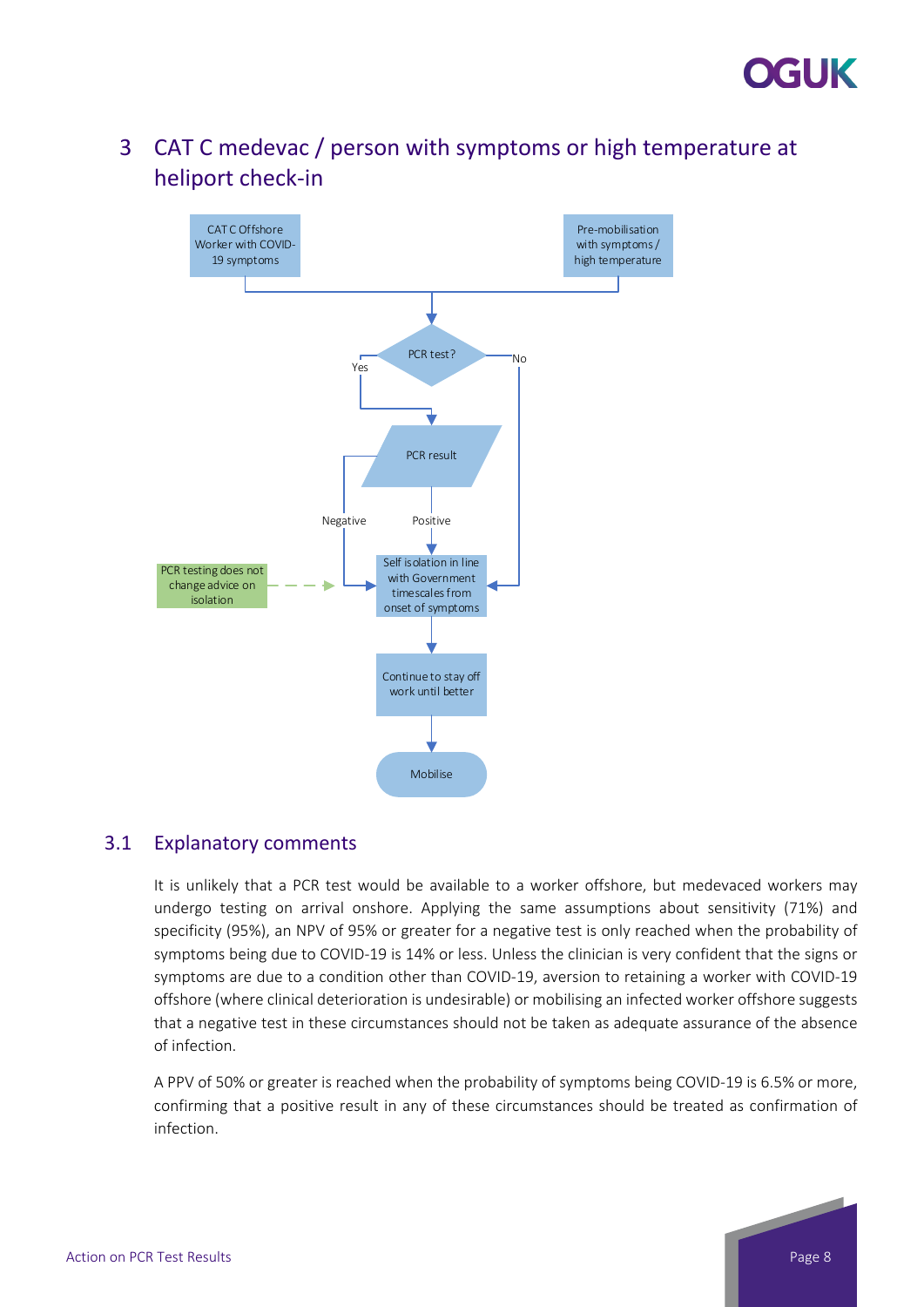# GIJK

## 4 Pre-mobilisation testing

<span id="page-8-0"></span>

#### 4.1 Explanatory comments

The use of PCR as a screening test in an asymptomatic population with no history of contact with a suspected case has not been investigated, and the true sensitivity and specificity of PCR as a screening test is not known. This flowchart nevertheless assumes that the technical performance of PCR remains the same (sensitivity 71%, specificity 95%) as previously considered. This being the case, the same considerations as have previously been discussed apply to workers with symptoms, leading to the conclusion that workers with symptoms consistent with possible COVID-19 should not deploy offshore, regardless of their PCR result.

Case reports from operator medical advisors (7) of asymptomatic workers developing symptoms 10 to 13 days after a positive PCR test justify the 'cautious' 14-day isolation period in that scenario.

The concept of pre-mobilisation testing of asymptomatic workers first requires an estimate of the proportion of workers actually in a phase of asymptomatic illness in which virus is potentially detectable, and then on being able to detect them with the available test. The success of the test in detecting infected workers depends in turn on the proportion of the workers expected to be infected. This is illustrated in the following figures:

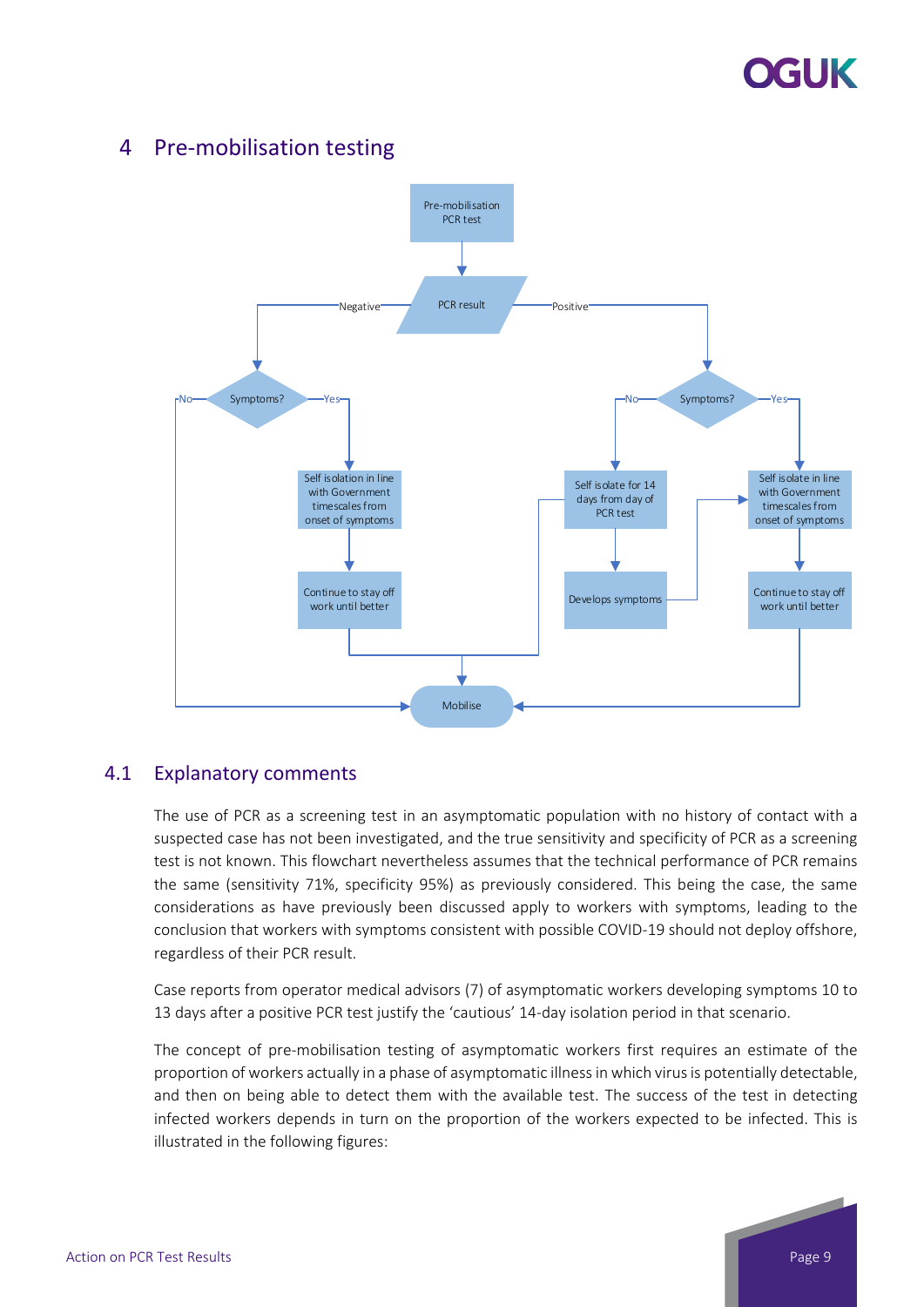# XGUK

Figure 1: 2% of apparently well workers infected with virus

| In 100 people, 1 person<br>with the disease will be<br>correctly identified,<br>while 1 other who has                                                                      |
|----------------------------------------------------------------------------------------------------------------------------------------------------------------------------|
| the disease is missed.                                                                                                                                                     |
| <b>5 people</b> without the                                                                                                                                                |
| diesase incorrectly test<br>positive, and the remaining<br><b>93</b> correctly test negative.<br>True positive<br>False negative<br><b>False positive</b><br>True negative |

Expected results if 100 people were given a test

Figure 2: 2% of apparently well workers infected with virus



Expected results if 100 people were given a test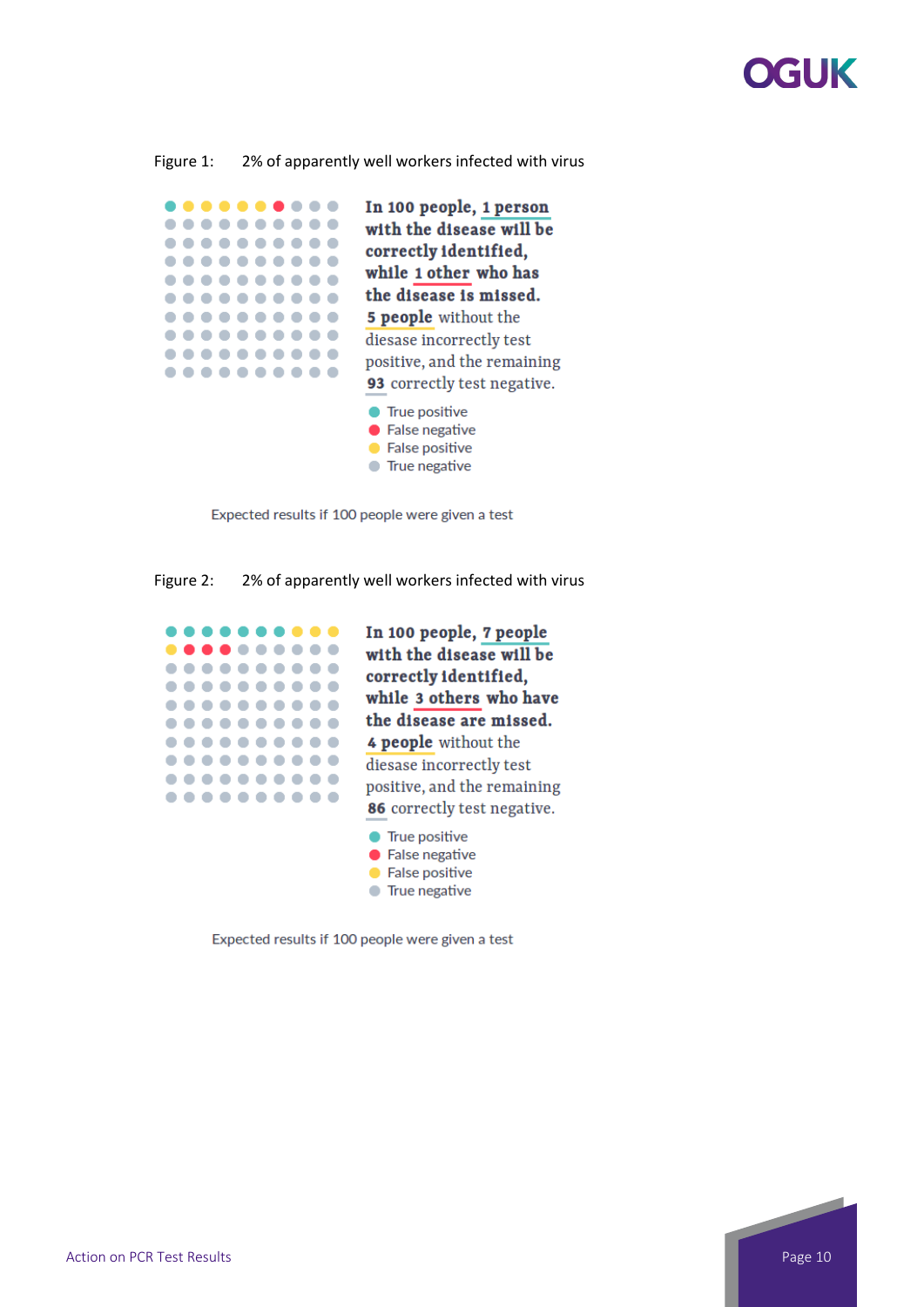# **XGI JK**

#### Figure 3: 15% of apparently well workers infected with virus



Expected results if 100 people were given a test

It is important that any screening programme is evaluated to establish whether or not it does achieve its objective: in the case of pre-mobilisation testing it is clear that testing does have the potential to detect significant numbers of infected workers (particularly when social conditions indicate a probable high rate of infection in the workforce), although it is also clear that the occurrence of 'false negative' results means that it cannot be relied on to exclude all such workers from deployment.

The extent to which excluding asymptomatic infected workers from offshore reduces the occurrence and transmission of infection on offshore installations depends on how significant asymptomatic transmission is in the epidemiology of Covid-19. OGUK is currently working with the London School of Hygiene and Tropical Medicine on a study to establish the effectiveness of the pre-mobilisation testing that has been undertaken to date in reducing medevacs due to suspected Covid-19.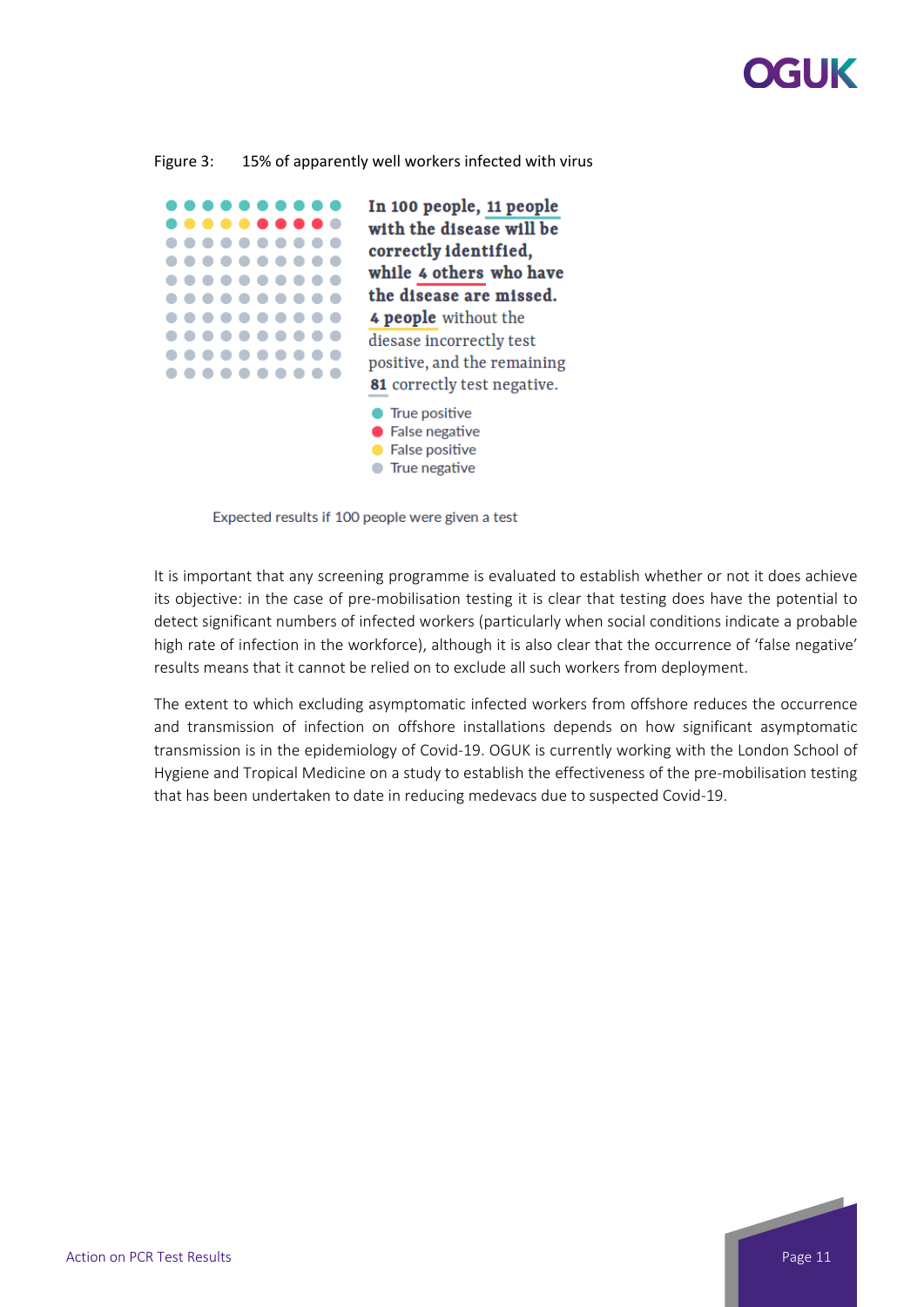

### <span id="page-11-0"></span>5 References

1. Longstaff C. 2017. Shiny App for exploring predictive value of d-dimer (or other) tests, version 0.1

https://drclongstaff.shinyapps.io/ScreeningCL/

2. Morgan, D. Medical Test Calculator. 2020 https://calculator.testingwisely.com/playground/5/70/90/positive

3. National Covid Testing Advisory Panel. Evaluation of antibody testing forSARS-CoV-2 using ELISA and lateral flow immunoassays. Posted online April 20, 2020. www.medrxiv.org/content/10.1101/2020.04.15.20066407v1.full.pdf

4. BMJ 2020;369:m1816 Mahase, E. Covid-19: Confidentiality agreements allow antibody test manufacturers to withhold evaluation results. 4 May 2020. https://www.bmj.com/content/369/bmj.m1816

5. Gov.uk Press Release 18 April 2020: National testing coordinator warns against unapproved antibody tests https://www.gov.uk/government/news/national-testing-coordinator-warns-againstunapproved-antibody-tests

6. Watson, J et al. Interpreting a covid-19 test result. 12 May 2020. BMJ 2020;369:m1808 https://www.bmj.com/content/369/bmj.m1808

7. Dr S Kong. Personal communication to health subgroup, 14 May 2020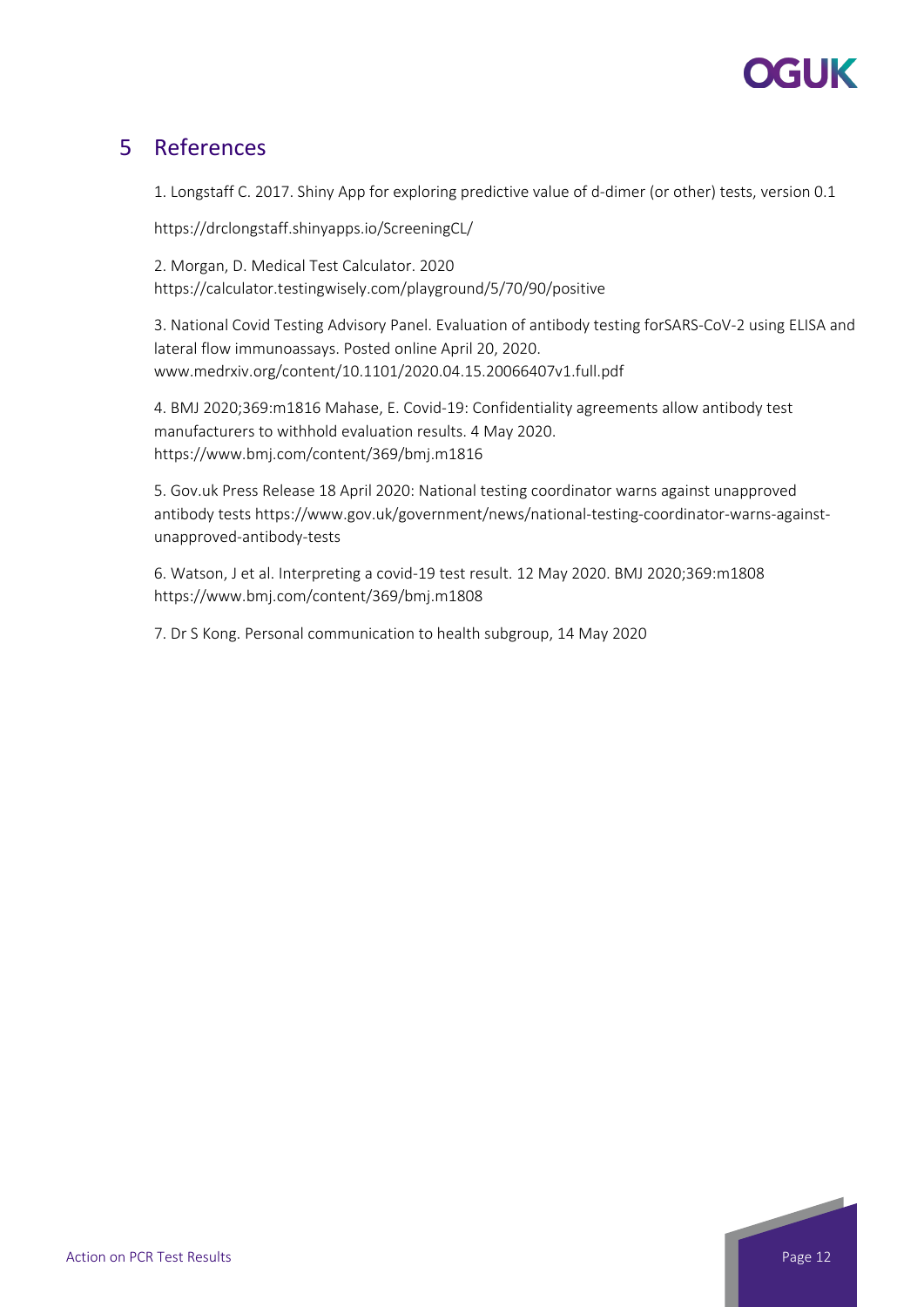# **OGUK**

## <span id="page-12-0"></span>6 Further reading / useful links

OGUK [COVID-19 Testing Technical Note](https://oilandgasuk.co.uk/wp-content/uploads/2020/07/COVID-19-Testing-Summary-Technical-Note-002-OGUK-July-2020.pdf) [OGUK COVID-19 Testing Guideline](https://oilandgasuk.co.uk/product/covid-19-testing-guidelines/) [HPS Guidance for Prevention and Management of Cases of COVID-19 on Offshore Installations](https://www.hps.scot.nhs.uk/web-resources-container/guidance-for-prevention-and-management-of-cases-of-covid-19-on-offshore-installations/) [IOGP-IPIECA Health Committee statement on COVID-19 testing in the oil and gas industry](https://www.iogp.org/blog/position-statements/statement-on-covid-19-testing-in-the-oil-and-gas-industry/) UK Government – [Coronavirus \(COVID-19\): getting tested](https://www.gov.uk/guidance/coronavirus-covid-19-getting-tested) Scottish Government – [Coronavirus \(COVID-19\): getting tested in Scotland](https://www.gov.scot/publications/coronavirus-covid-19-getting-tested/) UK Government – [NHS test and trace: how it works](https://www.gov.uk/guidance/nhs-test-and-trace-how-it-works) Scottish Government – [Coronavirus \(COVID-19\): test, trace, isolate, support strategy](https://www.gov.scot/publications/coronavirus-covid-19-test-trace-isolate-support/)